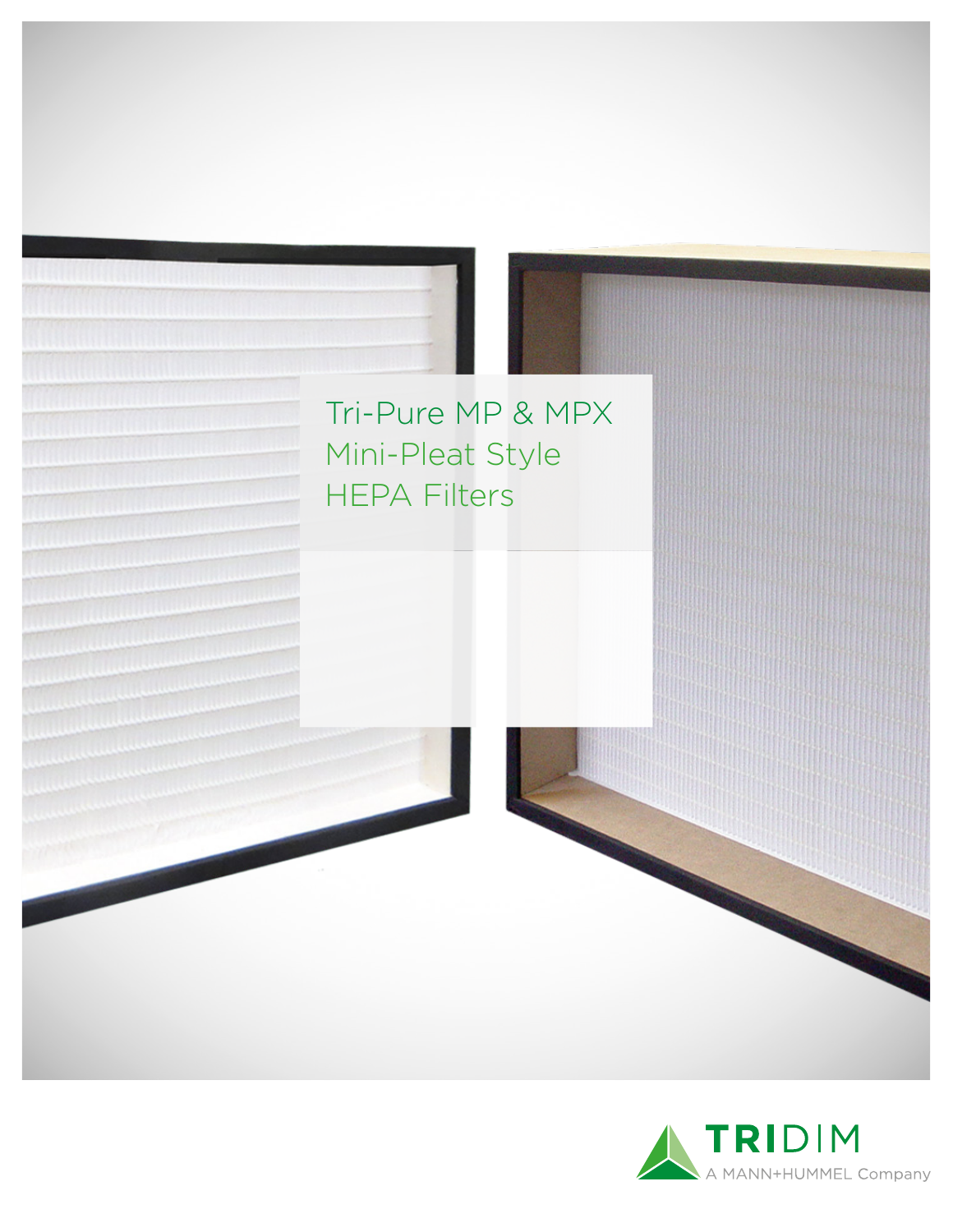# Tri-Pure MP & MPX Mini-Pleat Style HEPA **Filters**

#### **FEATURES**

- Available in standard and high-flow models
- **130 mm (MP) and 220 mm** (MPX) deep media packs
- Variety of frame materials both MDF particleboard and galvanneal
- **Microfiber media packs**
- **Mini-pleat technology**
- **Efficiencies available from** 99.97% to 99.99% @ 0.3 µm
- Recessed media pack
- Quality-controlled manufacturing

#### **APPLICATIONS**

- **Healthcare**
- **Biotech**
- **Pharmaceutical**
- **Food processing**
- Semiconductor
- **Biomedical**
- **Universities**
- Laboratories
- **Industrial applications**
- **Photo processing**
- **Mushroom growers**



#### **COST EFFECTIVE, HIGH EFFICIENCY**

Tri-Dim Filter Corporation's Tri-Pure™ MP and MPX filters utilize state-of-the-art technology to offer a high efficiency, low resistance and cost-effective replacement to traditional separator-style HEPA filters.

Tri-Pure™ MP and MPX standard depth is just 11½" (292 mm) deep to offer easy replacement for separator style filters. Tri-Dim utilizes the latest in mini-pleat technology to produce a 130mm (approximately 5-inch) deep media pack for the Tri-Pure™ MP. This mini-pleat pack, though only 5-inches deep, offers a low initial resistance of only 0.95" W.G. (236 PA) at 250 FPM (1.3 m/sec).

The Tri-Pure™ MPX media pack is 220mm (approximately 8.7 inch) deep and offers a low initial resistance of 1.4" W.G. (348 PA) at 500 FPM (2.5 m/sec). This is lower or comparable to a traditional separator style filter.

The pleats are separated and secured by an adhesive bead separator. The Tri-Pure™ MP and MPX separator system is precisely applied to promote uniform air flow and to eliminate the fiber break-off related with different pleating methods. The Tri-Pure™ MP and MPX media pack is manufactured on a computer-controlled pleater for consistent and repeatable media packs.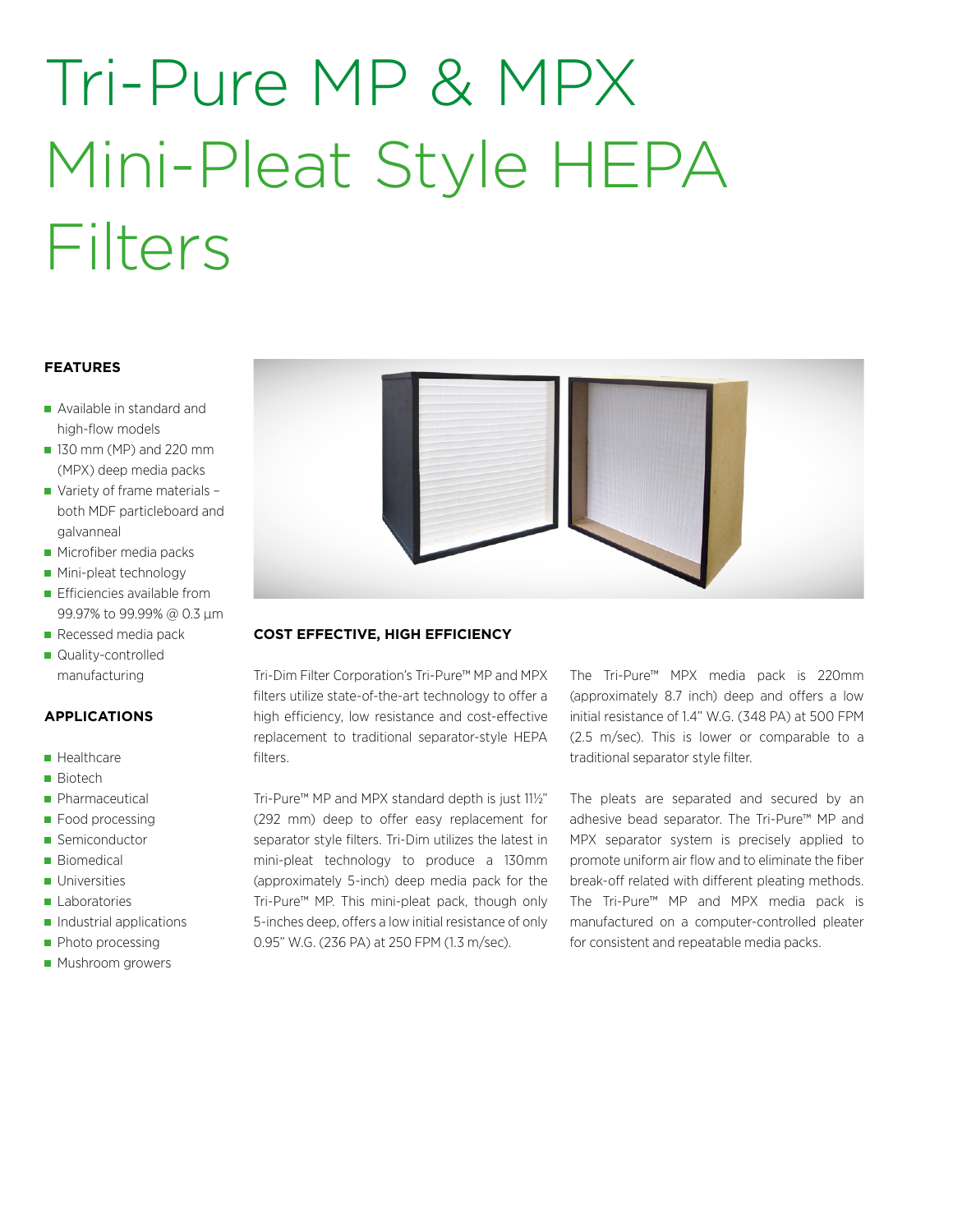### Tri-Pure MP & MPX When clean air is critical

#### **CONSTRUCTION**

Tri-Pure™ MP and MPX HEPA filters are available in a variety of frame materials. Standard offerings are the galvanneal and MDF high-density particleboard frame. The specially-designed MDF frame offers both economy and ease of disposal.

Tri-Pure™ MP and MPX HEPA filters are rated at a minimum efficiency of 99.97% on a 0.3-micron size particle. That's at a rated air flow of 250 FPM (1.27 m/sec) for the Tri-Pure MP, and 500 FPM (2.54 m/sec) for the Tri-Pure MPX.

Tri-Pure™ MP and MPX features a recessed media pack. This offers valuable protection of the high-efficiency media pack from rough handling, punctures, etc. This benefit is most valuable during installation to protect the filter from handling damage, such as technicians accidentally putting their fingers through the media. Tri-Pure™ MP and MPX also has the advantage of no metal separators to damage the media pack.

Tri-Pure™ MP and MPX HEPA filters are offered with a standard neoprene gasket that is 0.75" (19 mm) wide by 0.25" (6 mm) thick. This is available on either the upstream, downstream or on both faces of the filter. Other gasket options are available.

#### **MANUFACTURED TO THE HIGHEST STANDARDS**

Tri-Dim is proud of our quality-controlled, Tri-Pure™ production facility that houses state-of-the-art manufacturing equipment. Tri-Dim is a full-line filter manufacturer able to provide a complete range of HVAC and cleanroom filtration products and services. Tri-Dim also provides local service through a network of dedicated, factory-trained sales professionals that can work with you on your filtration requirements.



Tri-Pure MP & MPX drawing



Standard neoprene gasket